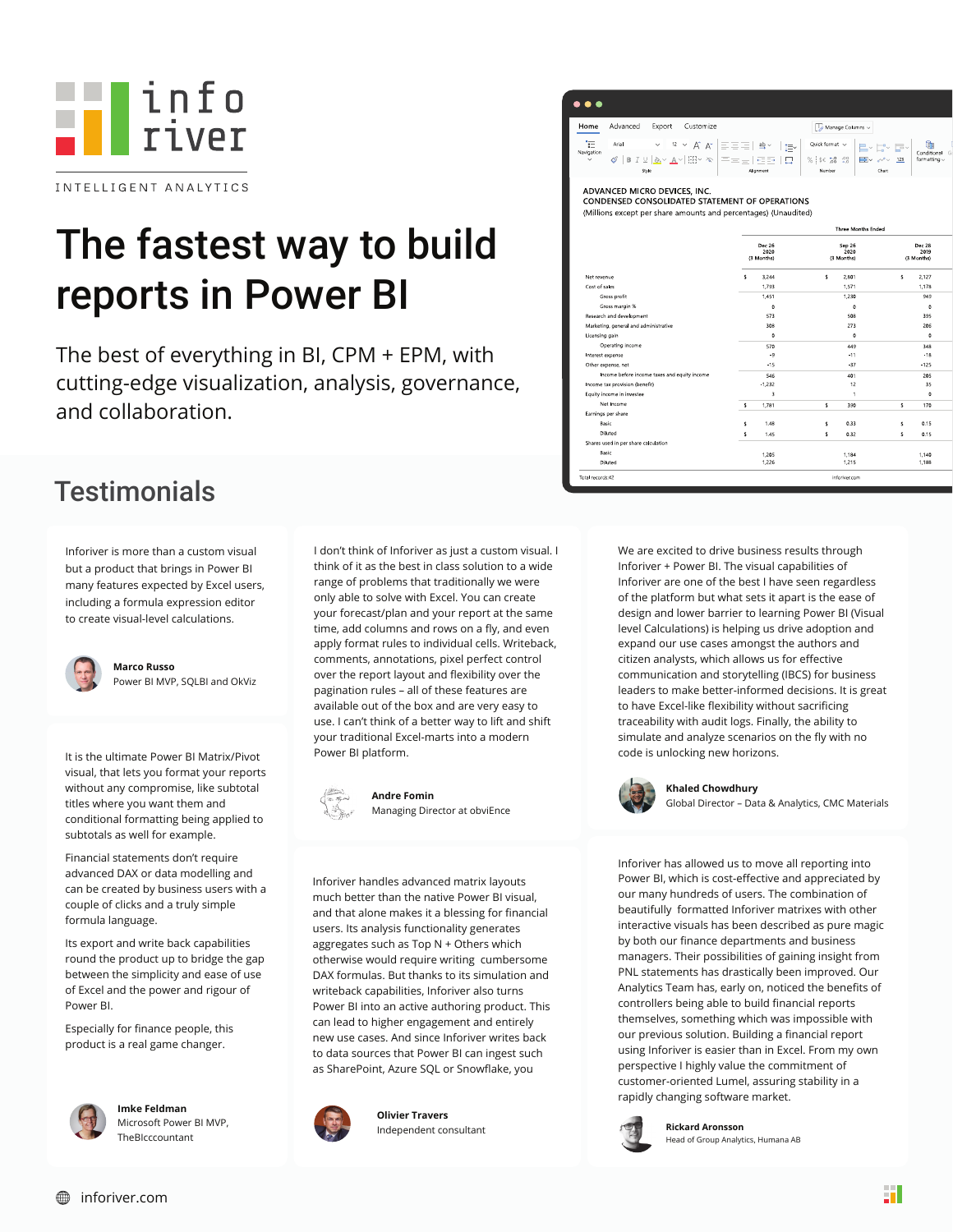## Inforiver offers

- The simplicity and power of spreadsheets in Power BI þ
- A comprehensive, Power BI centric BI + CPM + EPM solution ļ.
- Enterprise capabilities such as writeback, scheduling & collaboration integrated with Power BI þ
- and more ţ.

| Report                                                                    | Visualize                     | Analyze | <b>Data</b><br>Provenance<br>& Audit | Forecast &<br>Simulate | Collaborate | Schedule<br>& burst                                                                   | Writeback |
|---------------------------------------------------------------------------|-------------------------------|---------|--------------------------------------|------------------------|-------------|---------------------------------------------------------------------------------------|-----------|
|                                                                           | $\overline{\cdots}$<br>$\sim$ | Q       | $\sqrt{2}$                           | $\mathbb{B}$           |             | $\begin{bmatrix} 0 & 0 & \sqrt{0} \\ 0 & 0 & 0 & 0 \\ 0 & 0 & 0 & 0 \\ \end{bmatrix}$ |           |
|                                                                           |                               |         |                                      |                        |             |                                                                                       |           |
| <b>STANDARD EDITION</b><br> info<br> river<br><b>PROFESSIONAL EDITION</b> |                               |         |                                      |                        |             |                                                                                       |           |
| INTELLIGENT ANALYTICS<br><b>PREMIUM EDITION</b>                           |                               |         |                                      |                        |             |                                                                                       |           |
| <b>ENTERPRISE EDITION</b>                                                 |                               |         |                                      |                        |             |                                                                                       |           |

**Inforiver – The Foundation for Analytics Maturity**

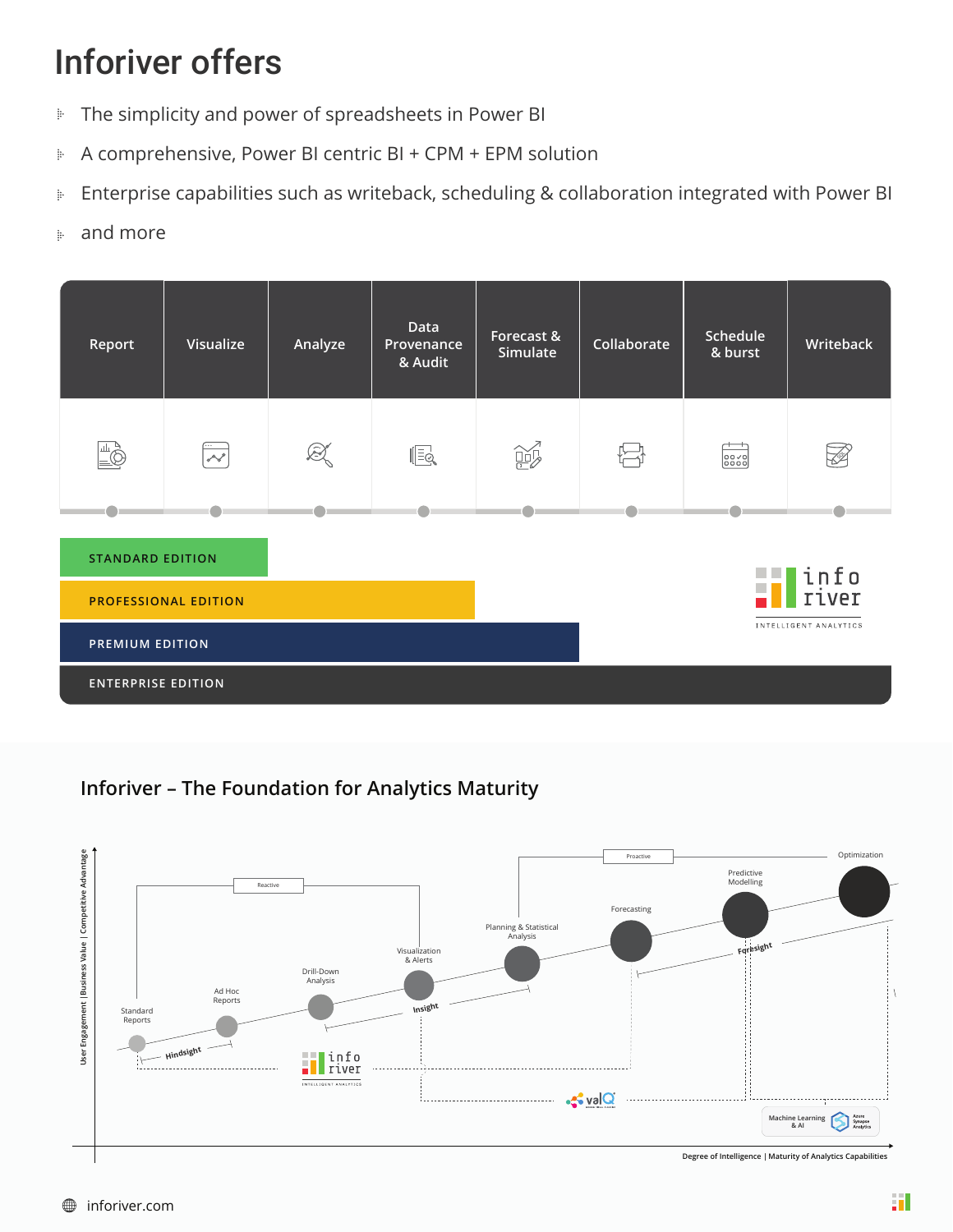## Key Highlights:

|           | Data Entry & Forecasting        | TШ                   | <b>Insert Calculated Columns</b>    |
|-----------|---------------------------------|----------------------|-------------------------------------|
|           | <b>Advanced Simulations</b>     | $\mathcal{L}$        | <b>Edit Cells</b>                   |
|           | Writeback                       | 閊                    | Audit Log                           |
|           | Send to Email                   | Ę                    | <b>Notes &amp; Annotations</b>      |
| 国         | Formatted Export to Excel       | ⊬∱                   | Top $N +$ Others                    |
|           | Paginated Export to PDF         | $\vert 123 \vert$    | Number Formatting                   |
| oooc      | <b>Schedule Reports</b>         |                      | Navigation                          |
|           | <b>Collaborative Commenting</b> | H                    | Group Rows & Columns                |
| $\approx$ | <b>One-Click Visualizations</b> | $ \mathbf{<} $ > $ $ | Pagination                          |
|           | <b>Insert Calculated Rows</b>   |                      | <b>One-Click Business Templates</b> |